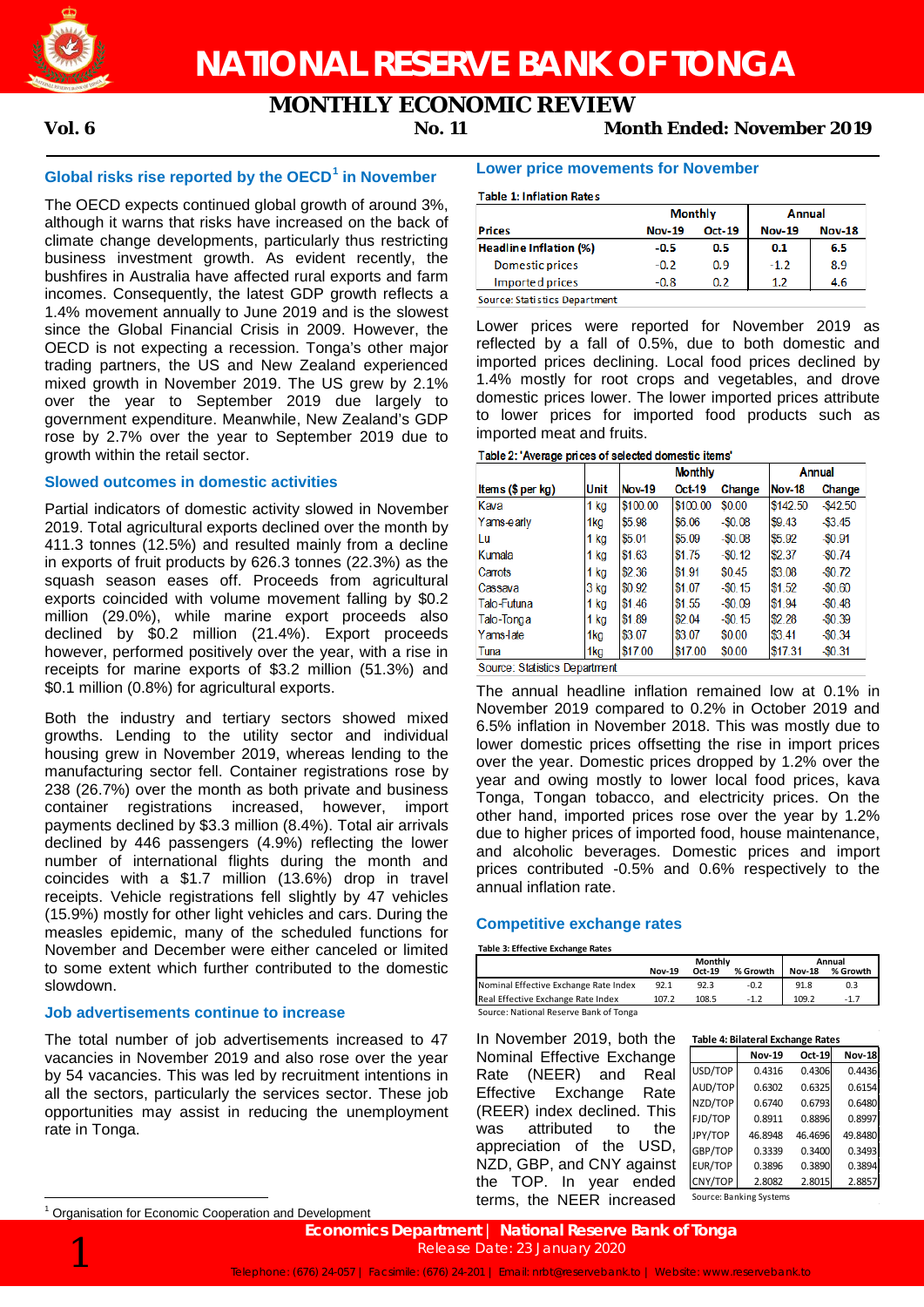

# **MONTHLY ECONOMIC REVIEW**

# **Vol. 6 No. 11 Month Ended: November 2019**

whilst the REER declined due to Tonga's lower inflation rate compared to most of its major trading partners, which may support Tonga's international trade competitiveness.

# **The OET balance improved**

#### **Table 5: Foreign Reserves**

|                                                          | Monthly       |        |            | Annual |                 |  |
|----------------------------------------------------------|---------------|--------|------------|--------|-----------------|--|
|                                                          | <b>Nov-19</b> | Oct-19 | % Growth I |        | Nov-18 % Growth |  |
| Foreign Reserves (\$ in million)                         | 489.5         | 489.3  | 0.0        | 468.7  | 4.5             |  |
| Import Coverage (months)                                 |               | 7.8    |            | 8.2    |                 |  |
| Contract Martin and December 1986, and The Contract 1986 |               |        |            |        |                 |  |

Source: National Reserve Bank Tonga

The level of official foreign reserves slightly rose by \$0.2 million to \$489.5 million, remaining at comfortable levels and sufficient to cover 7.8 months of imports. Annually, the foreign reserves rose by \$20.9 million as a result of higher receipts of budget support, grants, and project funds from development partners.

| <b>Table 6: Overseas Exchange Transactions</b> |
|------------------------------------------------|
| <b>Overseas Exchange Transactions</b>          |

|                          |               | Monthly |          | Annual        |               |          |  |
|--------------------------|---------------|---------|----------|---------------|---------------|----------|--|
|                          | <b>Nov-19</b> | Oct-19  | % Growth | <b>Nov-19</b> | <b>Nov-18</b> | % Growth |  |
| <b>Overall Balance</b>   | 0.2           | $-1.5$  | 112.0    | 20.9          | 43.9          | $-52.5$  |  |
| <b>Current Account</b>   | $-1.0$        | 8.2     | $-112.3$ | $-9.2$        | 17.2          | $-153.3$ |  |
| Merchandise Trade        | $-31.2$       | $-33.9$ | 8.0      | $-407.0$      | $-417.9$      | 2.6      |  |
| Services                 | 3.6           | $-0.2$  | 1768.9   | 27.3          | 23.6          | 16.1     |  |
| Income                   | 1.6           | 1.1     | 44.3     | 5.9           | 5.4           | 9.3      |  |
| Transfers                | 25.0          | 41.2    | $-39.4$  | 364.6         | 406.2         | $-10.2$  |  |
| <b>Capital Account</b>   | 1.9           | 1.2     | 54.3     | 36.8          | 33.2          | 10.8     |  |
| <b>Financial Account</b> | $-0.7$        | $-10.9$ | 93.7     | -6.8          | -6.6          | -3.0     |  |

Source: Banking Systems

After three consecutive months of deficits in the overall Overseas Exchange Transactions (OET) balance, November 2019 recorded a surplus of \$0.2 million. The current account noted a deficit due to lower receipts of official transfers compared to the receipt of government funds last month. However, the merchandise trade deficit improved on lower import payments, whilst the services and income accounts surplus increased due to a rise in receipts.

The capital account surplus also rose and was attributed to higher receipts for construction purposes, both official and individual. Additionally, the financial account deficit also improved from a \$10.9 million deficit in October 2019 to a \$0.7 million surplus in November due to fewer payments for investments abroad.

Contrastingly, the overall OET balance surplus decreased over the year by \$23.0 million and is underpinned by higher outflows for offshore investments and lower official transfer receipts. These movements have offset the rise in receipts from travel, private transfers, and exports.

## **Broad money increased**

| Table 7: Broad Money        |               |         |          |               |          |  |
|-----------------------------|---------------|---------|----------|---------------|----------|--|
|                             |               | Monthly | Annual   |               |          |  |
|                             | <b>Nov-19</b> | Oct-19  | % Growth | <b>Nov-18</b> | % Growth |  |
| Broad money (\$ in million) | 605.6         | 592.5   | 2.2      | 592.3         | 2.2      |  |
| Net Foreign Asset           | 502.8         | 503.9   | $-0.2$   | 489.7         | 2.7      |  |
| Net Domestic Asset          | 103.4         | 91.3    | 13.2     | 103.1         | 0.4      |  |

Source: Banking System, National Reserve Bank of Tonga

Broad money expanded over the month of November 2019, by \$13.1 million (2.2%), due mainly to higher net

credit to government, which offsets the slight decrease in net foreign assets from lower foreign assets. Similarly, over the year, broad money increased by \$13.3 million (2.2%) as a result of higher net foreign assets from the receipts of budgetary support, grants, and project funds as well as higher remittances. This was also supported by the minimal rise in net domestic assets mainly on higher credit to private sectors.

### **Liquidity declined**

| Table 8: Reserve money                                 |                                       |  |  |  |  |  |  |
|--------------------------------------------------------|---------------------------------------|--|--|--|--|--|--|
| <b>Monthly</b><br><b>Annual</b>                        |                                       |  |  |  |  |  |  |
|                                                        | % Growth l<br>Oct-19<br><b>Nov-19</b> |  |  |  |  |  |  |
| Reserve money (\$ in million)                          | 317.3                                 |  |  |  |  |  |  |
| Source: Banking System, National Reserve Bank of Tonga |                                       |  |  |  |  |  |  |

Liquidity in the banking system declined over the month and year to November 2019 by \$8.2 million (2.7%) and \$16.1 million (5.1%), respectively to \$301.2 million. The decline in Exchange Settlement Account (ESA) balances solely drove both decreases. Higher government payments led to the monthly decline in ESA, whereas the annual decrease was mostly for repayments of loans, oil and other import payments.

### **Lending continues to grow**

| <b>Table 9: Total Lending</b> |               |          |          |               |          |  |  |  |
|-------------------------------|---------------|----------|----------|---------------|----------|--|--|--|
|                               |               | Monthly  | Annual   |               |          |  |  |  |
| Lending                       | <b>Nov-19</b> | $Oct-19$ | % Growth | <b>Nov-18</b> | % Growth |  |  |  |
| Total Lending (\$ in million) | 504.3         | 496.9    | 1.5      | 469.9         | 7.3      |  |  |  |
| <b>Business lending</b>       | 243.4         | 238.6    | 2.0      | 211.2         | 15.3     |  |  |  |
| Household lending             | 260.8         | 258.3    | 1.0      | 258.1         | 1.0      |  |  |  |
| Other lending                 | 0.2           | 0.0      | 315.0    | 0.6           | $-71.7$  |  |  |  |

Source: Banking System, National Reserve Bank of Tonga

The banks' total lending reached a new high level of \$504.3 million in November 2019, corresponding to an increase in business lending over the month and year. More loans issued to the public enterprises, professional & other services, tourism and utilities sectors contributed the monthly rise. Over the year, higher business lending were mainly for the public enterprises, professional & other services, transport, and tourism sectors. Lending to households also rose, driven mostly by a monthly increase in other personal loans and annual rise in housing loans. The banks' total loans to deposit ratio increased from 79.1% to 81.2% over the month, reflecting the increase in loans and the fall in deposits.

#### **Interest rate spread narrowed**

**Table 10: Weighted Average Interest Rates**

|                                           |               | Monthly | Annual       |               |              |
|-------------------------------------------|---------------|---------|--------------|---------------|--------------|
| <b>Interest Rates</b>                     | <b>Nov-19</b> | Oct-19  | Growth (bps) | <b>Nov-18</b> | Growth (bps) |
| Weighted Average Banks Deposit Rate (%)   | 1.950         | 1.933   | 1.7          | 1.979         | $-2.9$       |
| Weighted Average Banks Lending Rate (%)   | 7.969         | 7.970   | $-0.2$       | 8.094         | $-12.5$      |
| Weighted Average Interest Rate Spread (%) | 6.019         | 6.038   | $-1.9$       | 6.115         | $-9.6$       |

Source: Banking System, National Reserve Bank of Tonga

The weighted average interest rate spread narrowed over the month and year to November 2019, by 1.9 basis points and 9.6 basis points respectively to 6.02%. Over the month, the weighted average deposit rates increased, further supported by a decrease in weighted average